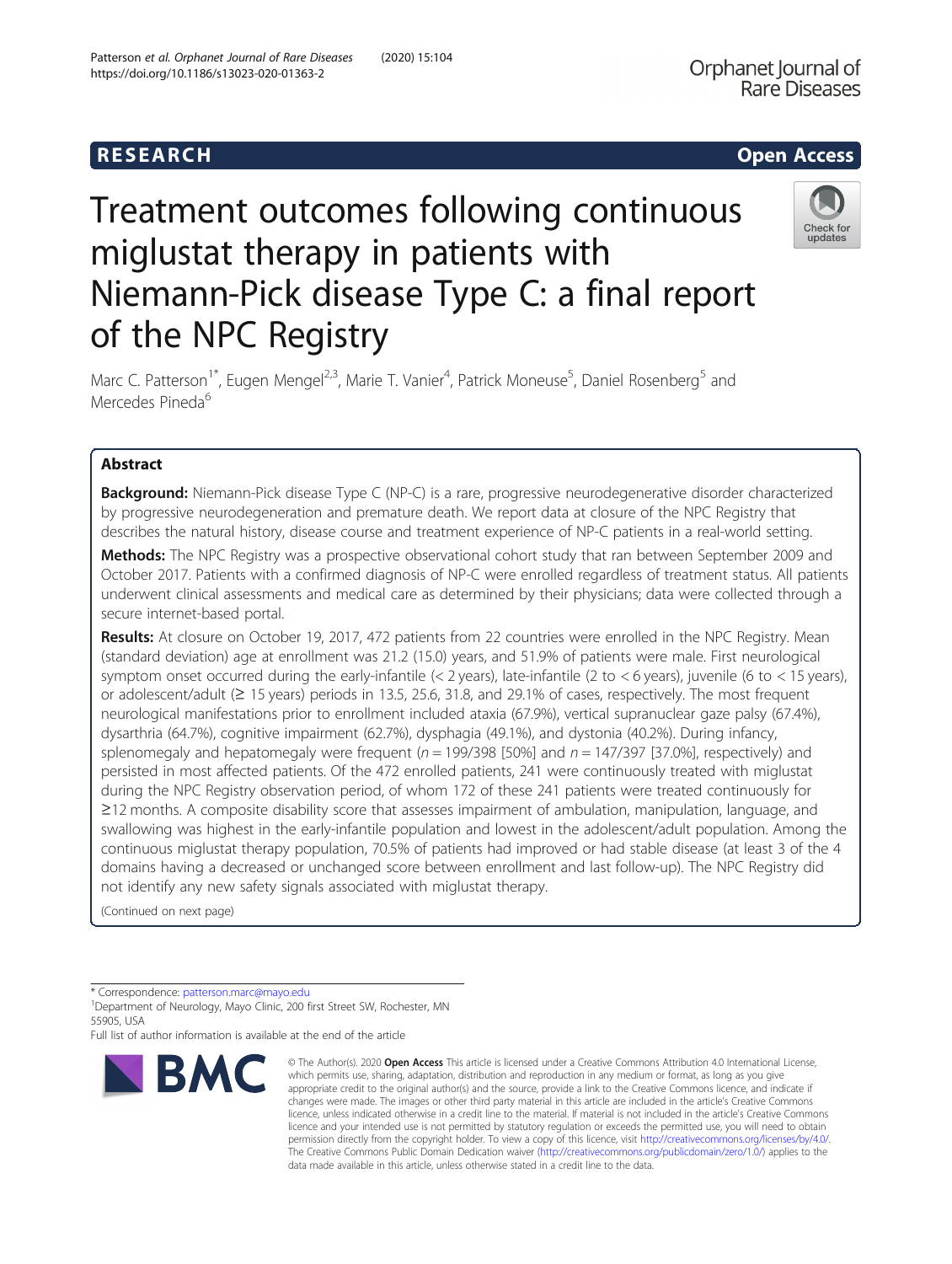### (Continued from previous page)

Conclusions: The profiles of clinical manifestations in the final NPC Registry dataset agreed with previous clinical descriptions. Miglustat therapy was associated with a stabilization of neurological manifestations in most patients. The safety and tolerability of miglustat therapy was consistent with previous reports.

Keywords: Niemann-Pick disease type C, Miglustat, NPC disease registry, Treatment evaluation, Neurological symptoms, Safety, Tolerability, Natural history, Disease course

# Background

Niemann-Pick disease Type C (NP-C) is a rare, progressive neurodegenerative disorder characterized by intracellular accumulation of cholesterol and complex lipids, such as sphingolipids and phospholipids, within the endosomal/ lysosomal system [\[1,](#page-9-0) [2\]](#page-9-0).

NP-C is caused by autosomal recessive mutations in either the NPC1 or NPC2 gene  $[3-5]$  $[3-5]$  $[3-5]$  $[3-5]$  $[3-5]$  and has an estimated incidence of between 1:100,000 and 1:120,000 live births, although this may be an underestimate  $[2, 6]$  $[2, 6]$  $[2, 6]$ . Patients with NP-C present at all ages with a heterogeneous spectrum of signs and symptoms across visceral, neurologic, and psychiatric domains, with characteristic symptomatology depending on the age of onset [[2](#page-9-0), [4](#page-9-0), [7](#page-9-0)]. Disease onset in early infancy is characterized by visceral signs, such as liver and respiratory dysfunction, which in some cases can be rapidly progressive and fatal. Onset in childhood is characterized by a spectrum of visceral signs and neurological deficits, and onset in adults is characterized by a range of nonspecific neurological and psychiatric signs [\[1](#page-9-0), [8](#page-9-0)–[16\]](#page-9-0). The age at presentation of the first neurological manifestation is a predictor of disease progression and prognosis, with early-onset forms progressing more rapidly than late-onset forms [[2,](#page-9-0) [4](#page-9-0)].

NP-C is invariably progressive, but reducing or halting progression of symptoms is key to optimal disease management [[4](#page-9-0), [7](#page-9-0), [17](#page-9-0)]. Miglustat (Zavesca®, Actelion Pharmaceuticals Ltd.) is the only disease-specific therapy approved for  $NP-C<sup>1</sup>$  It has been shown to delay disease progression and to stabilize neurological symptoms in several randomized controlled clinical trials, observational studies, and long-term extension studies [\[7,](#page-9-0) [16,](#page-9-0) [18](#page-9-0)–[20](#page-9-0)]. The NPC Registry was initiated in May 2009 as a post-approval commitment to the European Medicines Agency (EMA) following approval of a new indication for miglustat for the treatment of progressive neurological deterioration in adults and children with NP-C [[1](#page-9-0), [12\]](#page-9-0). The NPC Registry describes the natural history, disease course, clinical outcomes, and treatment experience in real-world clinical settings, and the data collected by the NPC Registry has proven invaluable to describe the natural history of the disease and treatment experience of patients [[1](#page-9-0), [12,](#page-9-0) [21\]](#page-9-0).

Here we describe the characteristics of the patient population enrolled in the NPC Registry at closure in October 2017 and report the treatment experience of patients with NP-C who had received continuous miglustat therapy for more than 1 year during the observation period in the NPC Registry.

# Methods

#### Study design and patients

The NPC Registry was an international, multicenter, prospective, observational cohort study in patients diagnosed with NP-C (EUPAS4622). All patients with a diagnosis of NP-C were eligible for inclusion in the NPC Registry regardless of their treatment. The methodology of the NPC Registry has previously been published [\[1](#page-9-0), [12](#page-9-0)]. Data were collected via a secure internet-based portal, and written informed consent was obtained from all patients and/ or their legal guardians before any clinical visit data were entered. Data entered to the NPC Registry included information routinely collected during clinical investigations for NP-C management as determined as appropriate by the treating physician.

These analyses include all patients in the NPC Registry from the commencement of enrollment in September 2009 up to database closure on 19th October 2017. The analysis to describe the patient treatment experience included all patients who received continuous miglustat therapy between the enrollment visit and their last follow-up visit. Continuous miglustat therapy was defined as the patient receiving miglustat for ≥90% of the observation period with no single period without receiving miglustat lasting > 28 days. A miglustat switcher was defined as a patient who had been treated with miglustat for < 90% of the observation time or had at least one period of > 28 days without miglustat treatment; switching does not imply that patients have switched from miglustat to other therapies. Patients were stratified based on the previously published age at neurological onset categories into early-infantile (< 2 years), late-

<sup>&</sup>lt;sup>1</sup>Miglustat is indicated for the treatment of progressive neurologic manifestations in adult and pediatric patients with NP-C. Miglustat is approved for NP-C under the brand name Zavesca® in Argentina, Australia, Brazil, Canada, Chile, China, Colombia, Ecuador, European Union/European Economic Area, Iceland, Liechtenstein, Iran, Israel, Mexico, New Zealand, Norway, Palestine, Panama, Peru, Russia, South Korea, Thailand, Turkey, and Venezuela. In Japan, miglustat is approved for NP-C under the brand name Brazaves®. Miglustat is not approved for the treatment of NP-C in the US and Taiwan.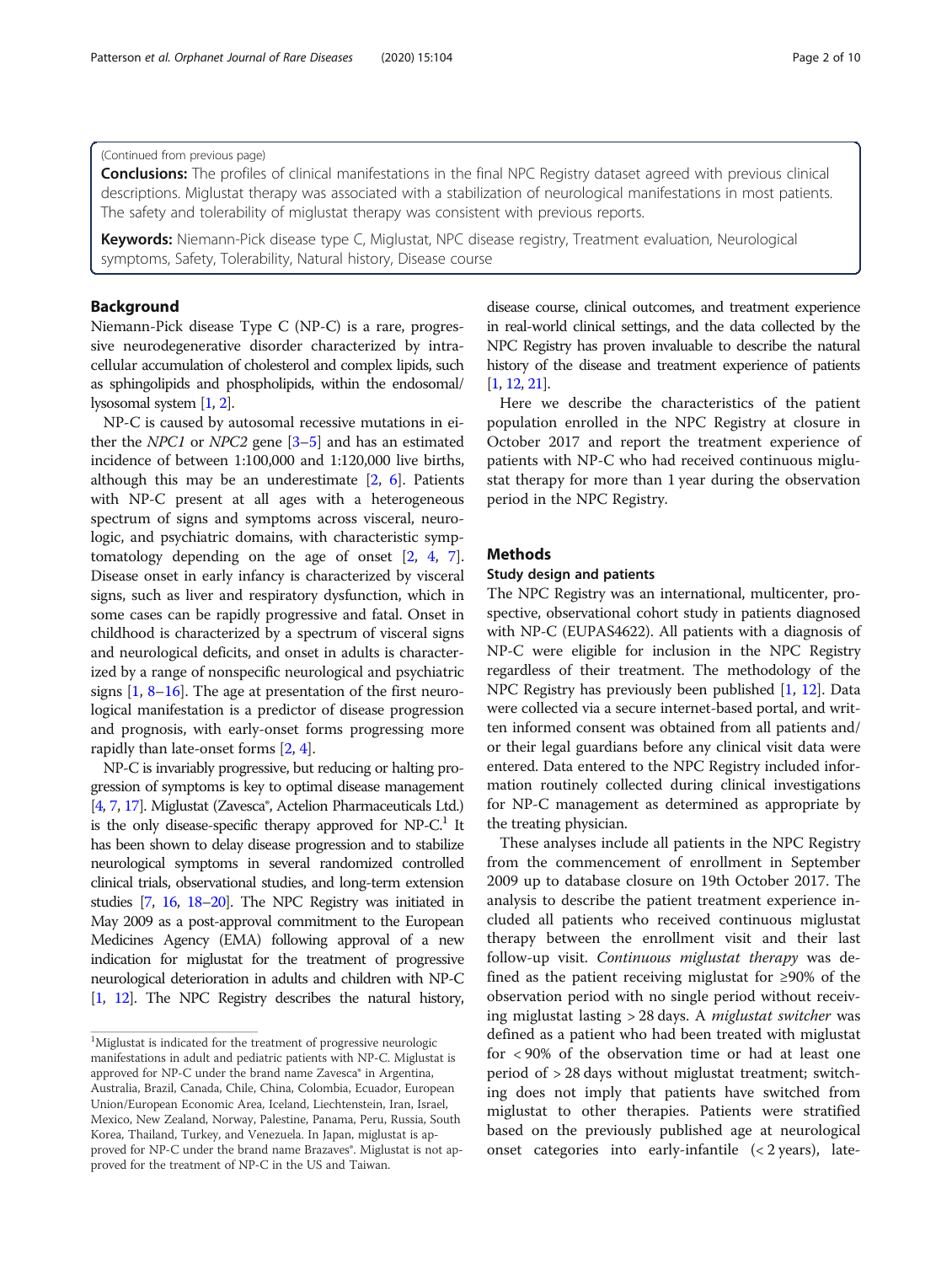infantile (2 to  $<$  6 years), juvenile (6 to  $<$  15 years), and adolescent/adult ( $\geq$  15 years) populations [[2,](#page-9-0) [4\]](#page-9-0).

Due to small sample sizes, patients who switched to other therapies and those who were not treated with miglustat were not included in analyses of treatment evaluation.

#### Assessments of disease status and progression

An assessment of disability status was performed using a previously described modified NP-C disability scale [\[7](#page-9-0), [11\]](#page-9-0); composite disability scores were calculated as the average of the scores from each of the 4 individual domains (ambulation, manipulation, language, swallowing) of the disability scale. Scores for each domain ranged from 0 with no disability, to 1 being the most affected (Table 1). The extent of change in each of the 4 domains of the disability scale was evaluated from enrollment to the last follow-up visit as improved (decrease in score), stable (no change in score), or progressed (increase in score). Overall neurological progression was considered improved or stable if at least 3 of the 4 individual domain scores were improved or stable during the observation period. The annual progression rate of the composite disability score was computed as the change in disability scale score from enrollment to the last

Table 1 Modified disability scale

| Functional areas                           | Score    |
|--------------------------------------------|----------|
| <b>Ambulation</b>                          |          |
| Normal                                     | $\Omega$ |
| Autonomous ataxic gait                     | 0.25     |
| Outdoor assisted ambulation                | 0.50     |
| Indoor assisted ambulation                 | 0.75     |
| Wheelchair-bound                           | 1        |
| Manipulation                               |          |
| Normal                                     | $\Omega$ |
| Slight dysmetria/dystonia                  | 0.33     |
| Mild dysmetria/dystonia                    | 0.67     |
| Severe dysmetria/dystonia                  | 1        |
| Language                                   |          |
| Normal                                     | $\Omega$ |
| Mild dysarthria                            | 0.25     |
| Severe dysarthria                          | 0.50     |
| Non-verbal communication                   | 0.75     |
| Absence of communication                   | 1        |
| Swallowing                                 |          |
| Normal                                     | $\Omega$ |
| Occasional dysphagia                       | 0.33     |
| Daily dysphagia                            | 0.67     |
| Nasogastric tube or gastric button feeding | 1        |

follow-up visit divided by the time from enrollment to the last follow-up visit.

Data related to biomarkers of disease progression were not available from the NPC Registry.

Safety-relevant information, that included adverse drug reactions and adverse events, was collected as part of the NPC Registry.

#### Statistical analyses

Descriptive analyses were performed on the whole enrolled NPC Registry population and the continuous miglustat therapy population. Clinical disability assessments as a reflection of clinical outcomes were further described in the continuous miglustat therapy population and in patients continuously treated with miglustat for ≥ 12 months. Safety-relevant data are descriptively summarized for the continuous miglustat therapy population only.

Analyzes of data at enrollment are purely descriptive in nature. Continuous variables are summarized using descriptive statistics including mean, standard deviation (SD), median, range and 95% confidence interval (CI) of the mean. Categorical variables are summarized using counts and percentages. As this study is a registry, this analysis is of observational data with all summary statistics and percentages calculated relative to number of patients with available data. Denominators for analysis were the numbers of patients with the corresponding data available; different parameters may have different denominators.

# Results

# Demographics and patient characteristics Enrolled population

At database closure, 472 patients from 22 countries were enrolled in the NPC Registry (see Additional file [1](#page-8-0)), with a similar proportion of males ( $n = 245$ ; 51.9%) and females  $(n = 227; 48.1\%)$ . The mean (standard deviation [SD]) age at enrollment was 21.2 (15.0) years, with the majority ( $n = 291/470$ ; 61.9%) aged between 10 and 40 years; 47.7% of enrolled patients were aged < 18 years. Patients with known age at onset of neurological symptoms ( $n =$ 422) were categorized as early-infantile  $(n = 57; 13.5\%),$ late-infantile ( $n = 108$ ; 25.6%), juvenile, ( $n = 134$ ; 31.8%), or adolescent/adult ( $n = 123$ ; 29.1%) onset (Table [2\)](#page-3-0). A diagnostic delay was apparent in each of these age at neurological onset categories, with a mean delay between the appearance of first neurological symptoms and a confirmed diagnosis of NP-C of 2.5 years in early-infantile, 4.3 years in late-infantile, 6.2 years in juvenile, and 6.3 years in adolescent/adult patients (Table [2\)](#page-3-0).

The most frequent neurological manifestations reported in the medical history prior to enrollment include ataxia ( $n = 304/448$ ; 67.9%), vertical supranuclear gaze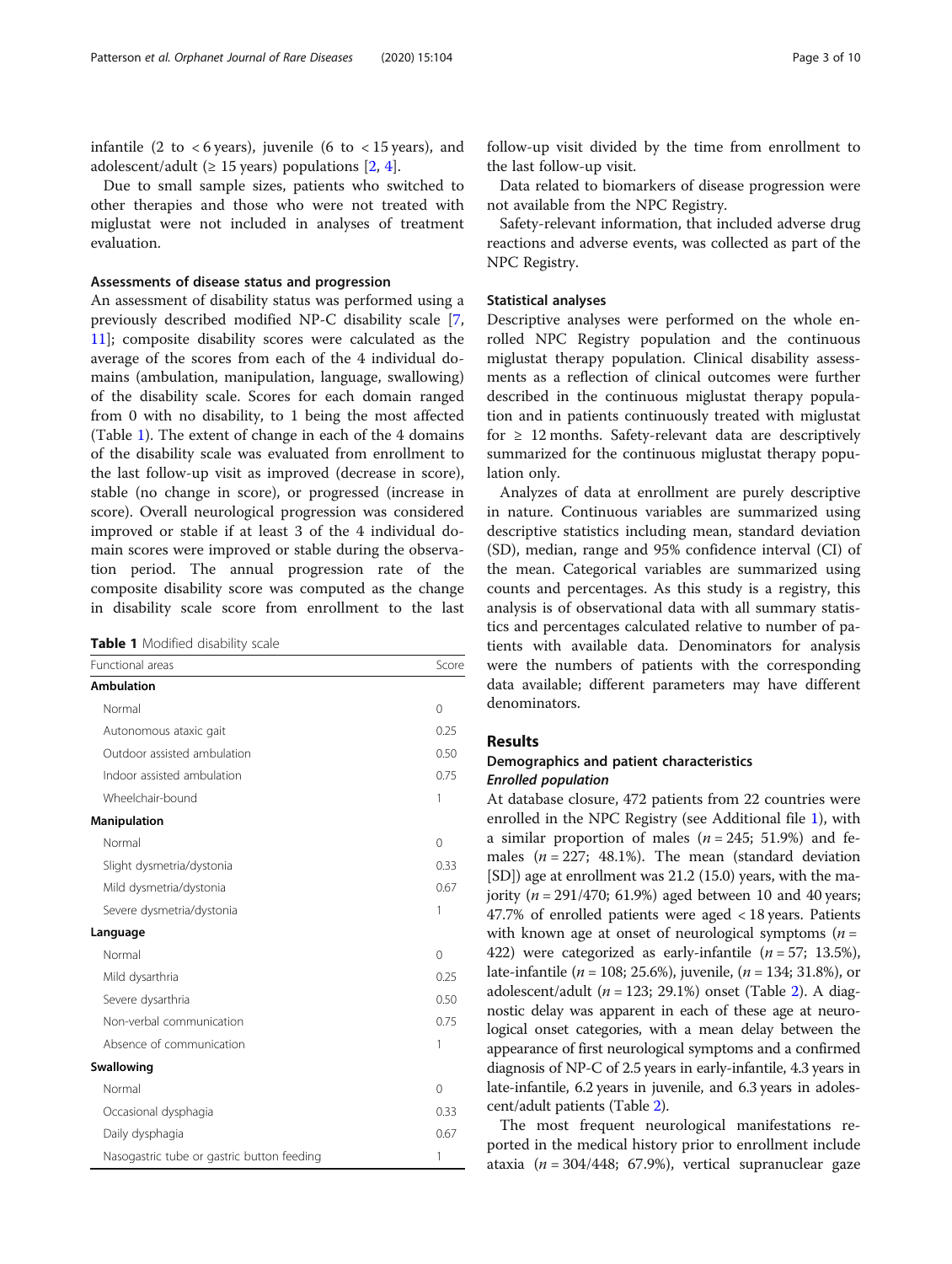<span id="page-3-0"></span>**Table 2** Demographics and characteristics of patients enrolled in the NPC Registry ( $N = 472$ )

|                                       | Patient<br>characteristics of<br>overall population<br>$(N = 472)$ | Patients with age at neurological onset data |                                                      |                                                 |                                                  |
|---------------------------------------|--------------------------------------------------------------------|----------------------------------------------|------------------------------------------------------|-------------------------------------------------|--------------------------------------------------|
|                                       |                                                                    | Early-infantile<br>$(< 2$ years)             | Late-infantile<br>$(2 \text{ to} < 6 \text{ years})$ | Juvenile<br>$(6 \text{ to} < 15 \text{ years})$ | Adolescent/adult onset<br>$(≥ 15 \text{ years})$ |
| Male: female, $n$ (% <sup>a</sup> )   | 245 (51.9): 227 (48.1)                                             |                                              |                                                      |                                                 |                                                  |
| Age at enrollment                     |                                                                    |                                              |                                                      |                                                 |                                                  |
| $\sqrt{n}$                            | 470                                                                |                                              |                                                      |                                                 |                                                  |
| Mean (SD), years                      | 21.2(15.0)                                                         |                                              |                                                      |                                                 |                                                  |
| Median (range), years                 | 19.0 (0.2-71.8)                                                    |                                              |                                                      |                                                 |                                                  |
| Age at onset of neurological symptoms |                                                                    |                                              |                                                      |                                                 |                                                  |
| $n (%^a)$                             | 422 (100.0)                                                        | 57 (13.5)                                    | 108 (25.6)                                           | 134 (31.8)                                      | 123(29.1)                                        |
| Mean (SD), years                      | 12.3 (11.8)                                                        | 0.8(0.7)                                     | 4.0(1.2)                                             | 10.1(2.6)                                       | 27.2(11.0)                                       |
| Median (range), years                 | $8.8(0.0 - 71.8)$                                                  | $0.8(0.0-2.0)$                               | $4.0(2.0-6.0)$                                       | $10.0 (6.0 - 15.0)$                             | 25.0 (15.0-71.8)                                 |
| Age at diagnosis                      |                                                                    |                                              |                                                      |                                                 |                                                  |
| $n (%^a)$                             | 292 (100.0)                                                        | 37 (12.7)                                    | 84 (28.8)                                            | 87 (29.8)                                       | 84 (28.8)                                        |
| Mean (SD), years                      |                                                                    | 3.3(4.6)                                     | 8.3(7.4)                                             | 16.3(8.6)                                       | 33.5 (12.4)                                      |
| Median (range), years                 |                                                                    | $1.6(0.1 - 21.4)$                            | $6.7(0.1 - 33.1)$                                    | 13.9 (2.9–56.3)                                 | 31.8 (14.4-69.8)                                 |

SD Standard deviation

<sup>a</sup>Percentage based on patients with data (excluding missing responses)

palsy  $(n = 302/448; 67.4%),$  dysarthria  $(n = 290/448;$ 64.7%), cognitive impairment  $(n = 281/448; 62.7%)$ , dysphagia ( $n = 220/448$ ; 49.1%) and dystonia ( $n = 180/448$ ; 40.2%) (Table [3\)](#page-4-0). A number of other neurological manifestations were less frequently present within the population (Table [3\)](#page-4-0). During infancy, splenomegaly and hepatomegaly were frequent  $(n = 199/398; 50.0\%$ , and  $n = 147/397$ ; 37.0%, respectively; Table [3\)](#page-4-0) and persisted in most of the afflicted patients. Most patients with splenomegaly during infancy also presented with hepatomegaly ( $n = 139/199$ ; 69.8%).

#### Continuous miglustat therapy population

Of the 472 enrolled patients, 241 were continuously treated with miglustat during the NPC Registry observation period, of whom 172 were continuously treated with miglustat for  $\geq 12$  $\geq 12$  $\geq 12$  months (Fig. 1). A further 47 patients were not treated with miglustat, and 113 were miglustat switchers; no data on miglustat treatment were available for 10 patients. Of the 241 patients who had continuous miglustat therapy, the majority ( $n = 216$ ) had received miglustat prior to enrollment with a mean (SD; median [range]) duration of treatment of 2.06 (2.07; 1.39 [0.00– 9.97]) years prior to enrollment. Mean (SD; median [range]) duration of treatment during the observation period of the NPC Registry was 3.27 (1.95; 3.29 [0.11– 7.62]) years, which does not include treatment exposure prior to the observation period. Within the continuous miglustat therapy population, the mean age (SD) at neurological onset was 11.2 (10.2) years, at diagnosis was 15.0 (11.9) years (Table [4](#page-5-0)), and at enrollment was 20.0 (12.4) years.

During infancy, 54.5% ( $n = 109/200$ ) and 36.0% ( $n =$ 73/203) of patients continuously treated with miglustat presented with splenomegaly and hepatomegaly, respectively (Table [5\)](#page-6-0), and most patients with splenomegaly also presented with hepatomegaly  $(n = 70/109; 64.2\%)$ . Of 227 patients with available data, 71.4% presented with ataxia ( $n = 162$ ), 70.5% with vertical supranuclear gaze palsy ( $n = 160$ ), 68.7% with dysarthria ( $n = 156$ ), 59.9% with cognitive impairment ( $n = 136$ ), 48.9% with dysphagia ( $n = 111$ ), and 42.7% with dystonia ( $n = 97$ ) prior to enrollment (Table [5](#page-6-0)). Of patients continuously treated with miglustat with data at the time of enrollment, 92/ 113 (81.4%) had neurological abnormalities, 46/191 (24.1%) had psychiatric manifestations, 50/113 (44.2%) had behavioral signs, and 17/197 (8.6) had respiratory tract abnormalities (Table [5\)](#page-6-0).

# Disease progression in the continuous miglustat therapy population

At enrollment, the mean (SD) composite disability score for the continuous miglustat therapy population  $(n =$ 221) was 0.38 (0.26). It was highest in the early-infantile group (0.59 [0.35]) and lowest in the adolescent/adult group  $(0.32 \, [0.16])$ . At last follow-up the mean  $(SD)$ composite disability score was 0.48 (0.29). It was highest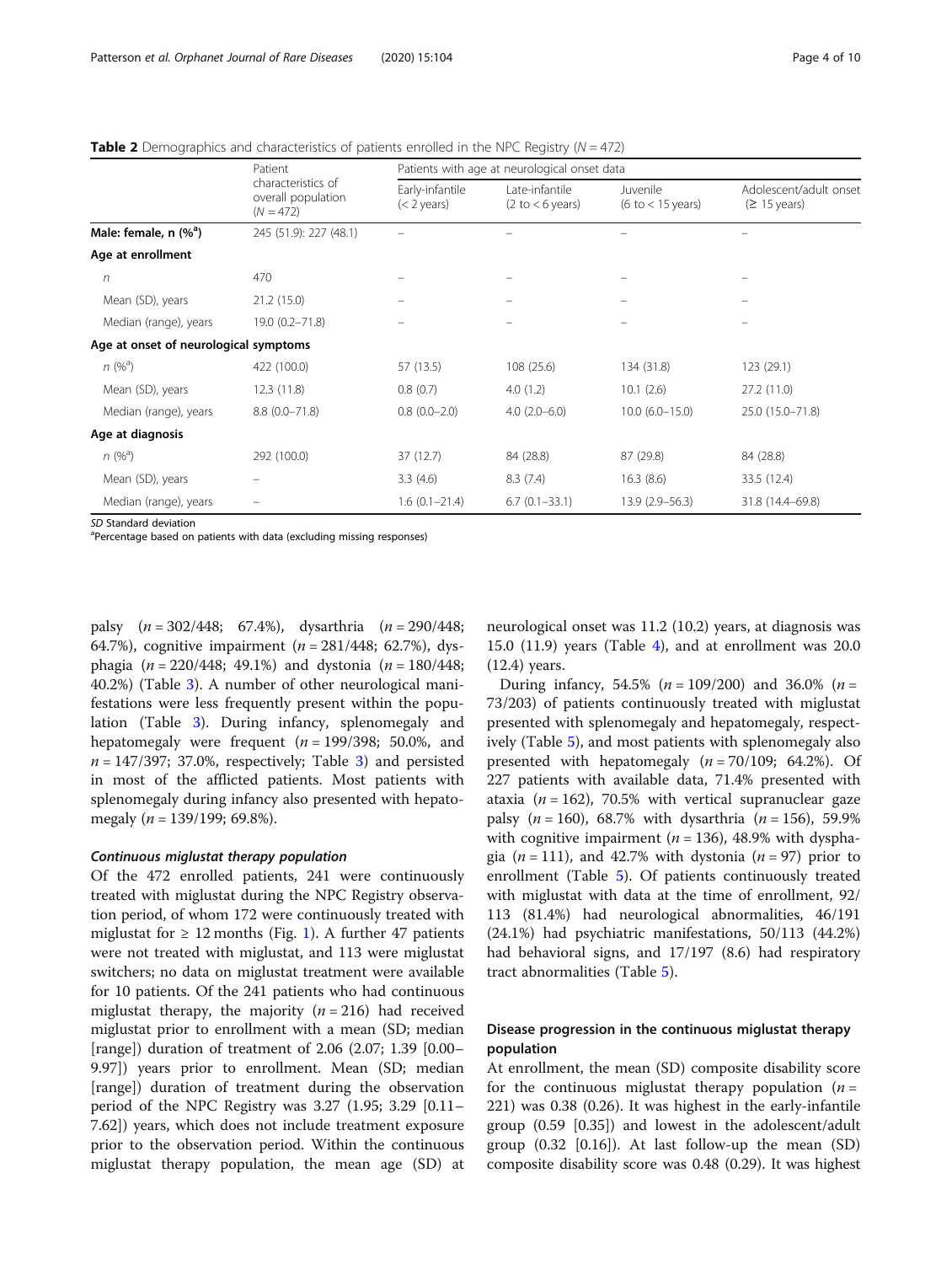<span id="page-4-0"></span>Table 3 History of NP-C manifestations for all patients in the NPC Registry prior to enrollment

| Manifestation                                                | Ν   | Overall<br>patients<br>n (%) |
|--------------------------------------------------------------|-----|------------------------------|
| <b>Neurological manifestations</b>                           |     |                              |
| Ataxia                                                       | 448 | 304 (67.9)                   |
| Vertical supranuclear gaze palsy                             | 448 | 302 (67.4)                   |
| Dysarthria                                                   | 448 | 290 (64.7)                   |
| Cognitive impairment/learning difficulties/school<br>failure | 448 | 281 (62.7)                   |
| Dysphagia                                                    | 448 | 220 (49.1)                   |
| Dystonia                                                     | 448 | 180 (40.2)                   |
| Seizures                                                     | 448 | 115(25.7)                    |
| Clumsiness                                                   | 448 | 92 (20.5)                    |
| Cataplexy                                                    | 448 | 87 (19.4)                    |
| Behavioral disturbance                                       | 448 | 63 (14.1)                    |
| Psychiatric manifestations                                   | 448 | 50 (11.2)                    |
| Sleep disturbance                                            | 448 | 36(8.0)                      |
| Difficulties stepping down                                   | 448 | 31(6.9)                      |
| Horizontal gaze palsy                                        | 448 | 22(4.9)                      |
| Other                                                        | 448 | 21(4.7)                      |
| Visceral manifestations in infancy                           |     |                              |
| Splenomegaly                                                 | 398 | 199 (50.0)                   |
| Hepatomegaly                                                 | 397 | 147 (37.0)                   |
| Pulmonary infiltration                                       | 448 | 24 (5.4)                     |

N Number of enrolled patients with evaluable data

in the early-infantile population (0.70 [0.34]), and lowest in the adult/adolescent population (0.39 [0.23]) (Table [4](#page-5-0)).

Overall, 70.5% ( $n = 153/217$ ) of the continuous miglustat therapy population had improved or stable disease, with at least 3 of the 4 domains having a decreased score or remaining unchanged between enrollment and last follow-up. Decreased scores, indicative of lessened severity of symptoms, were observed in a small proportion of patients across all domains. Stable scores were observed in the majority of patients in all domains (Fig. [2](#page-7-0)). Stable or decreased scores were observed for all domains: ambulation ( $n = 156/230$ ; 67.8%), manipulation ( $n = 155/$ 224; 69.2%), language  $(n = 170/230; 73.9%)$ , and swallowing ( $n = 164/230$ ; 71.3%) (Fig. [2\)](#page-7-0).

The mean annual progression rate of the composite disability score in the entire continuous miglustat therapy population  $(n = 194/210)$  was 0.034 (95% confidence interval [CI] 0.025–0.042) after a mean (SD) observation period of 3.67 (1.77) years. Of the individual domains, swallowing had the highest mean annual progression rate (0.043; 95% CI 0.028–0.058); annual progression of the other domains was slower (ambulation [0.032; 95% CI 0.020–0.043]; manipulation [0.031; 95% CI 0.017– 0.045]; language [0.028; 95% CI 0.018–0.038]) (Fig. [3](#page-7-0)). In patients who received continuous miglustat therapy for  $\geq$  12 months (*n* = 160/172), the mean annual progression rate of the composite disability score was similar to that of the entire continuous miglustat therapy population

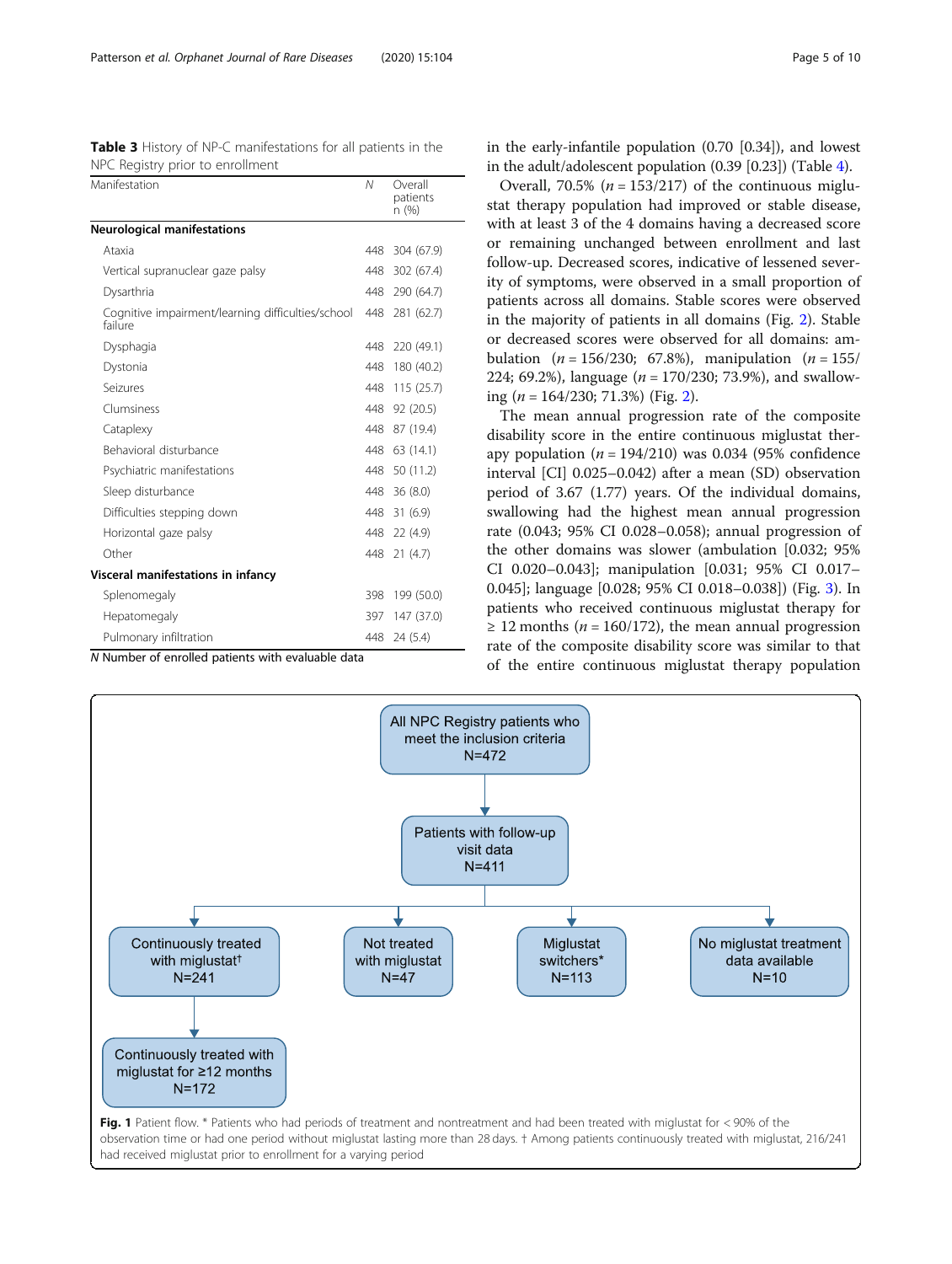|                                              | Patients<br>continuously<br>treated with<br>miglustat | Patients with age at neurological onset data <sup>a</sup> |                                                       |                                 |                                                  |
|----------------------------------------------|-------------------------------------------------------|-----------------------------------------------------------|-------------------------------------------------------|---------------------------------|--------------------------------------------------|
|                                              |                                                       | Early-infantile<br>$(< 2$ years)                          | Late-infantile<br>$(2 \text{ to } < 6 \text{ years})$ | Juvenile<br>(6 to $<$ 15 years) | Adolescent/adult onset<br>$(≥ 15 \text{ years})$ |
| Age at onset of neurological manifestations  |                                                       |                                                           |                                                       |                                 |                                                  |
| $n (%^a)$                                    | 224 (100.0)                                           | 21(9.4)                                                   | 66 (29.5)                                             | 81 (36.2)                       | 56 (25.0)                                        |
| Mean (SD), years                             | 11.2(10.2)                                            | 0.9(0.6)                                                  | 4.0(1.3)                                              | 9.9(2.7)                        | 25.5(9.7)                                        |
| Median (range), years                        | $8.1(0.0 - 54.8)$                                     | $1.0(0.0-2.0)$                                            | $3.9(2.0-6.0)$                                        | $9.6(6.1 - 15.0)$               | 22.1 (15.3-54.8)                                 |
| Age at diagnosis                             |                                                       |                                                           |                                                       |                                 |                                                  |
| $n (%^a)$                                    | 171 (100.0)                                           | 17(10.4)                                                  | 53 (32.5)                                             | 56 (34.4)                       | 37(22.7)                                         |
| Mean (SD), years                             | 15.0(11.9)                                            | 4.6(5.5)                                                  | 8.1(6.9)                                              | 14.8(6.4)                       | 30.5 (11.5)                                      |
| Median (range), years                        | $12.7(0.1 - 68.8)$                                    | $2.5(0.1 - 21.4)$                                         | $7.3(0.1 - 28.2)$                                     | 13.7 (2.9-40.2)                 | 28.1 (14.4-68.8)                                 |
| Composite disability score at enrollment     |                                                       |                                                           |                                                       |                                 |                                                  |
| $n (%^a)$                                    | 221 (100.0)                                           | 19(8.6)                                                   | 60(27.1)                                              | 76 (34.4)                       | 53 (24.0)                                        |
| Mean (SD)                                    | 0.38(0.26)                                            | 0.59(0.35)                                                | 0.34(0.28)                                            | 0.43(0.25)                      | 0.32(0.16)                                       |
| Median (range)                               | $0.29(0.00 - 1.00)$                                   | $0.63(0.00 - 1.00)$                                       | $0.29(0.00 - 1.00)$                                   | $0.43(0.00 - 1.00)$             | $0.29(0.00 - 0.81)$                              |
| 95% CI of mean                               | $0.35 - 0.42$                                         | $0.42 - 0.76$                                             | $0.27 - 0.42$                                         | $0.38 - 0.49$                   | $0.28 - 0.37$                                    |
| Composite disability score at last follow-up |                                                       |                                                           |                                                       |                                 |                                                  |
| $n (%^a)$                                    | 235 (100.0)                                           | 19(8.1)                                                   | 63(26.8)                                              | 80 (34.0)                       | 56 (23.8)                                        |
| Mean (SD)                                    | 0.48(0.29)                                            | 0.70(0.34)                                                | 0.51(0.32)                                            | 0.49(0.26)                      | 0.39(0.23)                                       |
| Median (range)                               | $0.44(0.00 - 1.00)$                                   | $0.94(0.00 - 1.00)$                                       | $0.50(0.00 - 1.00)$                                   | $0.49(0.00 - 1.00)$             | $0.31(0.00 - 0.94)$                              |
| 95% CI of mean                               | $0.44 - 0.51$                                         | $0.54 - 0.87$                                             | $0.43 - 0.59$                                         | $0.43 - 0.55$                   | $0.33 - 0.45$                                    |

<span id="page-5-0"></span>Table 4 Demographics and disease characteristics of patients continuously treated with miglustat in the NPC Registry by age at neurological onset category  $(N = 241)$ 

CI Confidence interval, <sup>N</sup> Number of enrolled patients with evaluable data, SD Standard deviation <sup>a</sup>

<sup>a</sup>Percentages based on patients with available data; for some patients this information is unknown or missing

(0.036; 95% CI 0.025–0.047), as were the scores for the individual domains (ambulation [0.035; 95% CI 0.021– 0.049], manipulation [0.033; 95% CI 0.017–0.048], language [0.028; 95% CI 0.016–0.040], swallowing [0.049; 95% CI 0.029–0.070]).

# Safety in the continuous miglustat therapy population

In this final output from the NPC Registry, no new safety concerns were identified; the safety-relevant information obtained from the NPC Registry was consistent with the known safety profile of miglustat in NP-C (Table [6](#page-8-0)).

Known safety/tolerability considerations associated with miglustat, including chronic diarrhea, thrombocytopenia, and seizures, were frequently reported in the overall population. Chronic diarrhea (i.e., diarrhea lasting > 3 months) occurred in 11.2% ( $n = 27/241$ ) of patients during the observation period and in 4.6% ( $n = 11/241$ ) of patients before treatment. Seizures were present in a total of 33.6%  $(n = 81/241)$  of patients before miglustat therapy, and 46.6% of patients with available data  $(n = 48/103)$  had a new occurrence or worsened seizures during follow-up. Thrombocytopenia was recorded in 20.3% ( $n = 49/241$ ) of

patients at enrollment and in 51.7% ( $n = 109/211$ ) of patients during follow-up; almost all cases of  $follow-up;$ thrombocytopenia were mild or moderate. Amongst patients with thrombocytopenia it is likely related to splenomegaly, which was present in 71.1% of evaluable patients at enrollment; 72.7% of evaluable patients during followup. Tremor was present before miglustat initiation in 35.7% ( $n = 86/241$ ) of patients, and newly occurring or worsened tremor was reported for 37/241 (15.4%) patients during follow-up. Neuropathy was present in 7.5% ( $n =$ 18/240) of patients before miglustat initiation; newly occurring or worsened neuropathy was reported for 19/241 (7.9%) patients during follow-up.

The most common reasons for discontinuation of miglustat therapy were death and progression of NP-C disease (Supplementary Table [2](#page-8-0)).

# **Discussion**

Here, we present the characteristics of the 472 patients enrolled in the NPC Registry at database closure, expanding on previous reports of the NPC Registry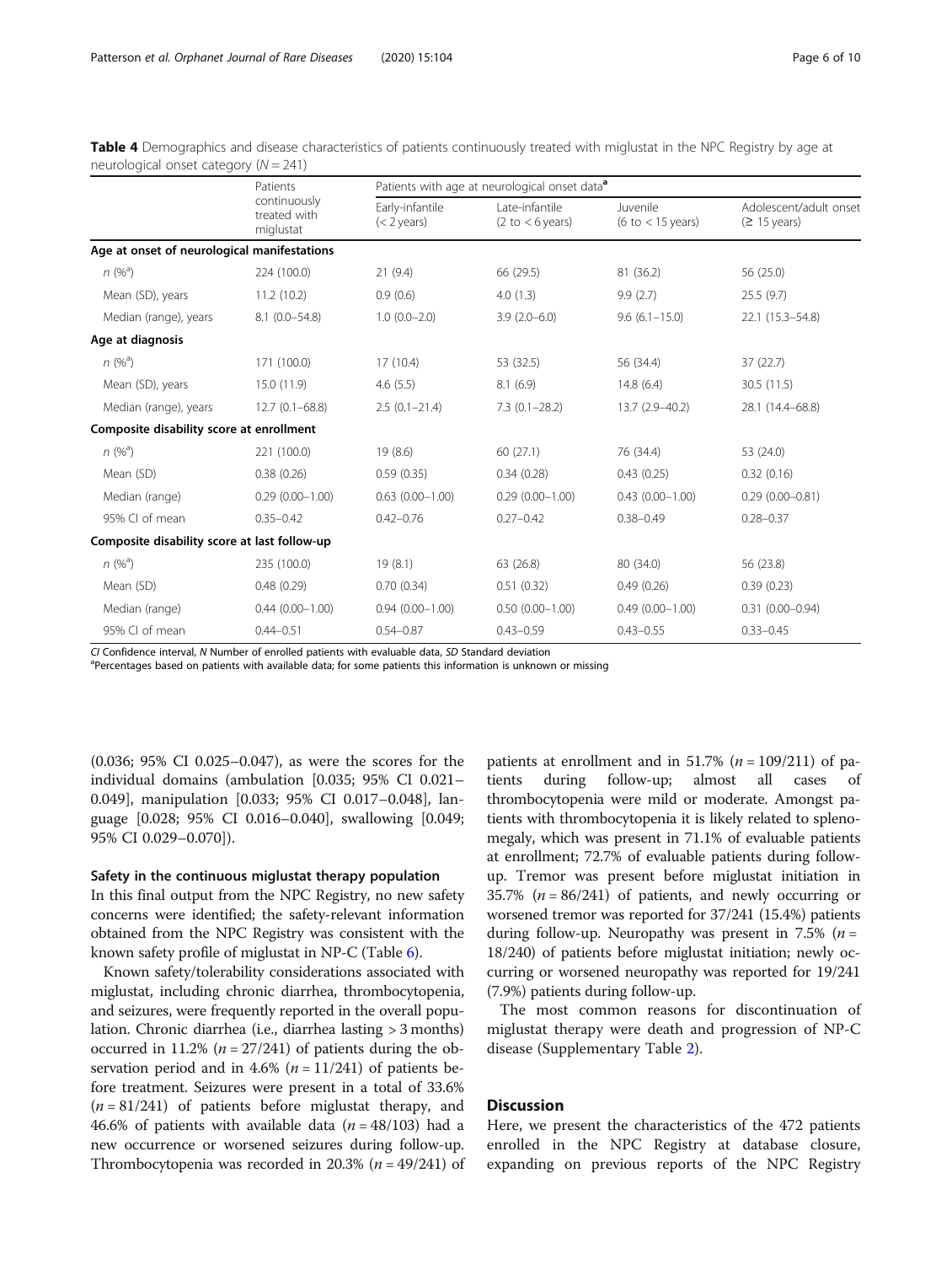<span id="page-6-0"></span>

| Table 5 History of NP-C manifestations for patients |  |
|-----------------------------------------------------|--|
| continuously treated with miglustat                 |  |

| Manifestation                                   | Ν   | n(%)       |
|-------------------------------------------------|-----|------------|
| Neurological manifestations prior to enrollment |     |            |
| Ataxia                                          | 227 | 162 (71.4) |
| Vertical supranuclear gaze palsy                | 227 | 160 (70.5) |
| Dysarthria                                      | 227 | 156 (68.7) |
| Cognitive impairment                            | 227 | 136 (59.9) |
| Dysphagia                                       | 227 | 111 (48.9) |
| Dystonia                                        | 227 | 97 (42.7)  |
| Seizures                                        | 227 | 70 (30.8)  |
| Clumsiness                                      | 227 | 50 (22.0)  |
| Cataplexy                                       | 227 | 48 (21.1)  |
| Behavioral disturbance                          | 227 | 33 (14.5)  |
| Psychiatric manifestation                       | 227 | 26 (11.5)  |
| Visceral manifestations during infancy          |     |            |
| Splenomegaly                                    | 200 | 109 (54.5) |
| Hepatomegaly                                    | 203 | 73 (36.0)  |
| General examination abnormalities at enrollment |     |            |
| Neurological, any                               | 113 | 92 (81.4)  |
| <b>Behavioral</b>                               | 113 | 50 (44.2)  |
| Musculoskeletal                                 | 190 | 46 (24.2)  |
| Psychiatric                                     | 191 | 46 (24.1)  |
| Gastrointestinal                                | 194 | 25 (12.9)  |
| Sleep, any                                      | 107 | 17 (15.9)  |
| Respiratory tract                               | 197 | 17(8.6)    |
| Genitourinary                                   | 182 | 13(7.1)    |
| Head/neck                                       | 186 | 11(5.9)    |
| Skin                                            | 185 | 9(4.9)     |
| Cardiovascular                                  | 198 | 5(2.5)     |
| Lymphatic                                       | 175 | 1(0.6)     |

NP-C Niemann-Pick disease type C

dataset [[1](#page-9-0), [12](#page-9-0)]. The NPC Registry is the largest repository of data for patients with this ultra-rare disease and allows reporting of the natural history, disease course, clinical outcomes, and treatment experience of patients with NP-C in real-world clinical settings. The description of NP-C from these data is consistent with previous reports of the natural history and disease course [\[1](#page-9-0), [15,](#page-9-0) [16\]](#page-9-0).

Since the most recent previous description of the entire enrolled population of the NPC Registry [\[1\]](#page-9-0), the number of patients has greatly increased from 163 in the 2013 report to 472 in the present report, providing a greater wealth of data for all age at neurological onset categories. The proportion of patients within each of the age at neurological onset categories has remained relatively consistent (early-infantile, [2013] 11% vs [present] 13.5%; late-infantile, 31% vs 25.6%; juvenile, 31% vs 31.8%; adolescent/adult, 27% vs 29.1%) [\[1](#page-9-0)]. The present data, reporting the age at onset of neurological symptoms, the age at diagnosis by age of neurological onset, and the percentages of patients in which the individual cardinal symptoms of NP-C manifestations occur, are also consistent between the two reports [\[1](#page-9-0)]. The proportions of patients who presented at enrollment with the characteristically wide range of presenting visceral, neurological, and psychiatric symptoms are consistent with current understanding of the disease [[1,](#page-9-0) [2,](#page-9-0) [8,](#page-9-0) [10,](#page-9-0) [15](#page-9-0), [16\]](#page-9-0). Neurological signs such as ataxia, vertical supranuclear gaze palsy, dysarthria, and cognitive impairment were the most common, being identified in around twothirds of patients. Splenomegaly is relatively common and is usually accompanied by hepatomegaly in this population. It should be noted that the frequency of these findings may be an underestimate, as some signs, such as the vertical supranuclear gaze palsy, are often not recognized by less-experienced clinicians. Similarly, organomegaly may be missed in those patients who undergo only a physical examination and can often be detected only through ultrasound or other imaging modalities.

We also present longitudinal analysis of functional disability in patients who were treated continuously with miglustat for at least 1 year. Functional disability, measured as a composite of deficits in ambulation, manipulation, language, and swallowing, was higher for patients in whom neurological symptoms manifest at a younger age than in patients who are older when neurological signs first appear. This is consistent with our understanding of NP-C as a disease, which has more severe presentation and rapid progression of symptoms in patients whose neurological manifestations appear at a younger age [[2](#page-9-0)]. Functional disability was stable or improved in a majority (70.5%) of patients who had received continuous miglustat therapy and is consistent with previously reported findings using this same disability assessment method [[7\]](#page-9-0). These findings are also consistent with earlier analyses of the NPC Registry, which reported a mean annual composite disability score increase of 0.038 (95% CI 0.018, 0.059), compared with 0.036 (95% CI 0.025,0.047) [[12\]](#page-9-0). More broadly, these functional disability findings complement the wealth of data that support the use of miglustat as an effective therapy for the stabilization of the neurological manifestations of NP-C [[16](#page-9-0), [18](#page-9-0)–[20,](#page-9-0) [22,](#page-9-0) [23\]](#page-9-0).

A majority of the patients were continuously treated with miglustat for at least 12 months, which is sufficient to observe treatment benefits [\[4,](#page-9-0) [24\]](#page-9-0). Most of these patients had been receiving miglustat therapy prior to their enrollment to the NPC Registry; some had been receiving miglustat for several years. In line with the product label for miglustat, most subjects who have progressive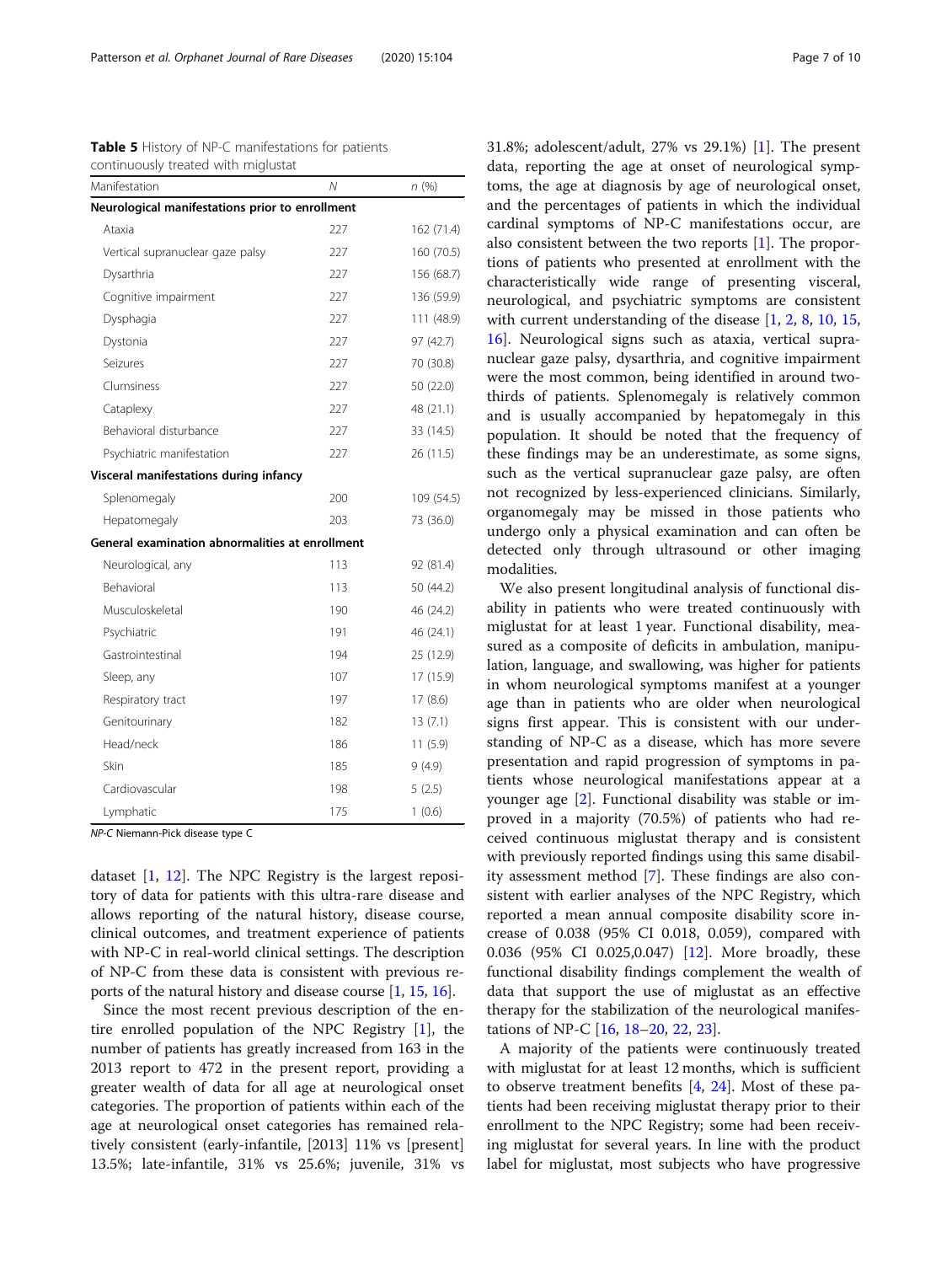<span id="page-7-0"></span>

neurological manifestations will have been enrolled into the miglustat treated cohort, apart from a very small number of subjects who did not or could not commence miglustat treatment. The remainder of the untreated cohort are those subjects in whom NP-C has not presented as the progressive neurological form. Consequently, the disease characteristics of the two cohorts are not easily comparable, confounding any side-by-side comparisons of treatment efficacy. A challenge also remains to account for confounding by indication, as reasons for initiation of miglustat treatment were not collected, as well as other unmeasured confounders. Further limiting these comparisons is the imbalance in numbers between cohorts, e.g. only 47 subjects for the not-treated cohort. For these reasons, it is not possible to compare the

disease course and prognosis between those patients who were treated or untreated with miglustat.

No new safety findings were observed since the start of the NPC Registry. The tolerability of miglustat treatment within the NPC Registry dataset was consistent with observations from previous clinical and observational studies [[18](#page-9-0)–[20](#page-9-0)] and with those reported in previous descriptions of the NPC Registry [[1,](#page-9-0) [12](#page-9-0)]. Diarrhea was relatively common but is known to be associated with miglustat treatment; simple dietary modifications and up-titration of drug dose can alleviate these symptoms in many patients  $[4, 25, 26]$  $[4, 25, 26]$  $[4, 25, 26]$  $[4, 25, 26]$  $[4, 25, 26]$ . Although the incidence of both tremor and seizures increased during the follow-up period, this is likely reflective of the worsening of neurological manifestations as part of the natural

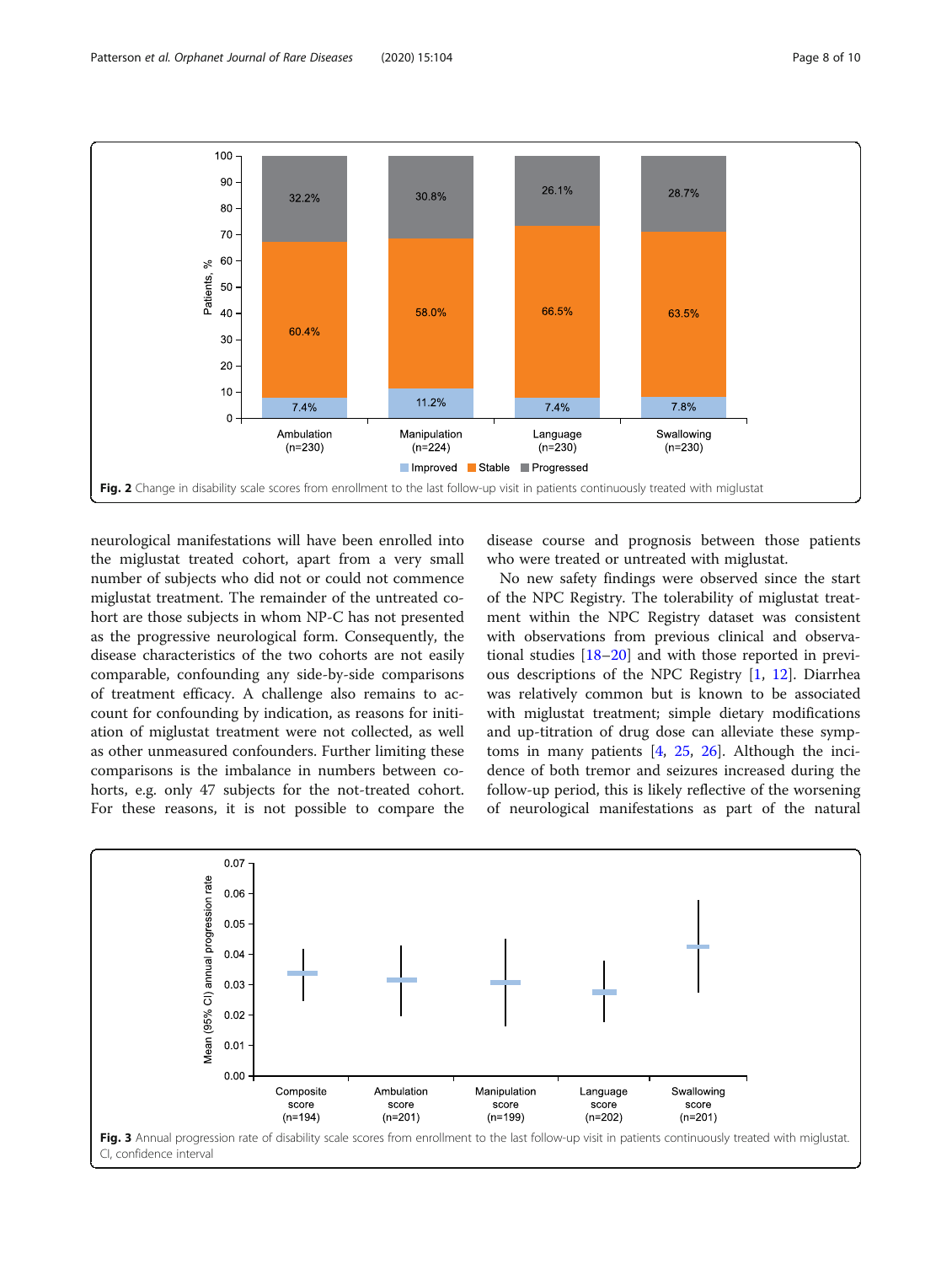<span id="page-8-0"></span>Table 6 Safety information for patients continuously treated with miglustat before miglustat initiation and during NPC Registry follow-up  $(N = 241)$ 

| Safety information/event      | Time period                                    | Patient, N | Patient with events, n (% <sup>e</sup> ) |
|-------------------------------|------------------------------------------------|------------|------------------------------------------|
| Seizures                      | Pretreatment: present                          | 241        | 81 (33.6)                                |
|                               | During follow-up: new or worsened <sup>d</sup> | 103        | 48 (46.6)                                |
| Thrombocytopenia <sup>a</sup> | Pretreatment: present                          | 241        | 49 (20.3)                                |
|                               | During follow-up: present                      | 211        | 109(51.7)                                |
| Tremor                        | Pretreatment: present                          | 241        | 86 (35.7)                                |
|                               | During follow-up: new or worsened <sup>a</sup> | 241        | 37 (15.4)                                |
| Neuropathy                    | Pretreatment: present                          | 240        | 18(7.5)                                  |
|                               | During follow-up: new or worsened <sup>a</sup> | 241        | 19(7.9)                                  |
| Chronic diarrhea <sup>b</sup> | Pretreatment: present                          | 241        | 11(4.6)                                  |
|                               | During follow-up: new or worsened <sup>d</sup> | 241        | 27(11.2)                                 |
| Other <sup>c</sup>            | Pretreatment: present                          | 231        | 13(5.6)                                  |

<sup>a</sup>101 patients had mild thrombocytopenia (101–150 × 10<sup>9</sup>/L) and 32 had moderate thrombocytopenia (51–100 × 10<sup>9</sup>/L)<br><sup>b</sup>Diarrhea Jasting > 3 months

 $b$ Diarrhea lasting  $>$  3 months

c Any other possibly related adverse event not considered as thrombocytopenia, neuropathy, seizure, tremor, or gastrointestinal-related event

d Event occurred at least once during follow-up

<sup>e</sup>Percentages based on patients with available data; for some patients this information is unknown or missing

disease course. No increase in neuropathy was reported during the observation period.

These observations from the final NPC Registry population of 472 patients represent the largest database of patients with NP-C reported to date. As with any disease registry data, caution must be taken with their interpretation, as the integrity of any disease registry database relies on the accurate entry of patient information by the treating physicians and the staff at each participating center; this may explain some outlier data, for which age at neurological onset may have been recalled or entered incorrectly. However, due to the wealth of data available in this dataset on such a large number of patients with NP-C, these findings provide a valuable contribution to our existing knowledge of the disease and patient characteristics.

# Conclusions

In addition to its important role in post-approval monitoring, the NPC Registry has provided an unparalleled wealth of data on NP-C. This final report of the NPC Registry database provides the largest ever NP-C-specific clinical dataset, which confirms and strengthens our understanding of the natural history and disease course of NP-C and supports previous findings of the effectiveness of miglustat as a disease-modifying therapy that can stabilize progression of the disease.

#### Supplementary information

Supplementary information accompanies this paper at [https://doi.org/10.](https://doi.org/10.1186/s13023-020-01363-2) [1186/s13023-020-01363-2](https://doi.org/10.1186/s13023-020-01363-2).

Additional file 1: Supplementary Table 1. Countries from which patients were enrolled to the NPC Registry up until database closure. Additional file 1: Supplementary Table 2. Reasons for discontinuation of miglustat treatment.

#### **Abbreviations**

CI: Confidence interval; EMA: European Medicines Agency; NP-C: Niemann-Pick disease type C; SD: Standard deviation

#### Acknowledgements

The authors would like to thank all who contributed data to the NPC Registry. MCP would like to acknowledge the support of the Peggy Furth Fund at Mayo Clinic; MP would like to thank the Spanish Foundation of NP-C for all their help.

#### Authors' contributions

All authors have reviewed and interpreted the data, reviewed each draft of the manuscript, and approved the final version for submission.

#### Funding

The NPC Registry was funded by Actelion Pharmaceuticals Ltd. Medical writing support was provided by Andrew Smith, PhD, and Gosia Carless, PhD, of Fishawack Communications, funded by Actelion Pharmaceuticals Ltd.

#### Availability of data and materials

The data sharing policy of the Sponsor is available at [https://www.janssen.](https://www.janssen.com/clinical-trials/transparency) [com/clinical-trials/transparency.](https://www.janssen.com/clinical-trials/transparency) As noted on this site, requests for access to the study data can be submitted through Yale Open Data Access (YODA) Project site at [http://yoda.yale.edu.](http://yoda.yale.edu)

#### Ethics approval and consent to participate

Before enrollment into the Registry, the patient and/or legal guardian must have signed a Patient Informed Consent Form, which authorized data collection.

#### Consent for publication

Not applicable.

#### Competing interests

MCP has been a member of Actelion Pharmaceuticals Ltd. Advisory Board, and has received honoraria for talks from Actelion Pharmaceuticals Ltd. EM has been a member of Actelion Pharmaceuticals Ltd. Advisory Board, and has received honoraria for talks and/or research grants from Actelion Pharmaceuticals Ltd.